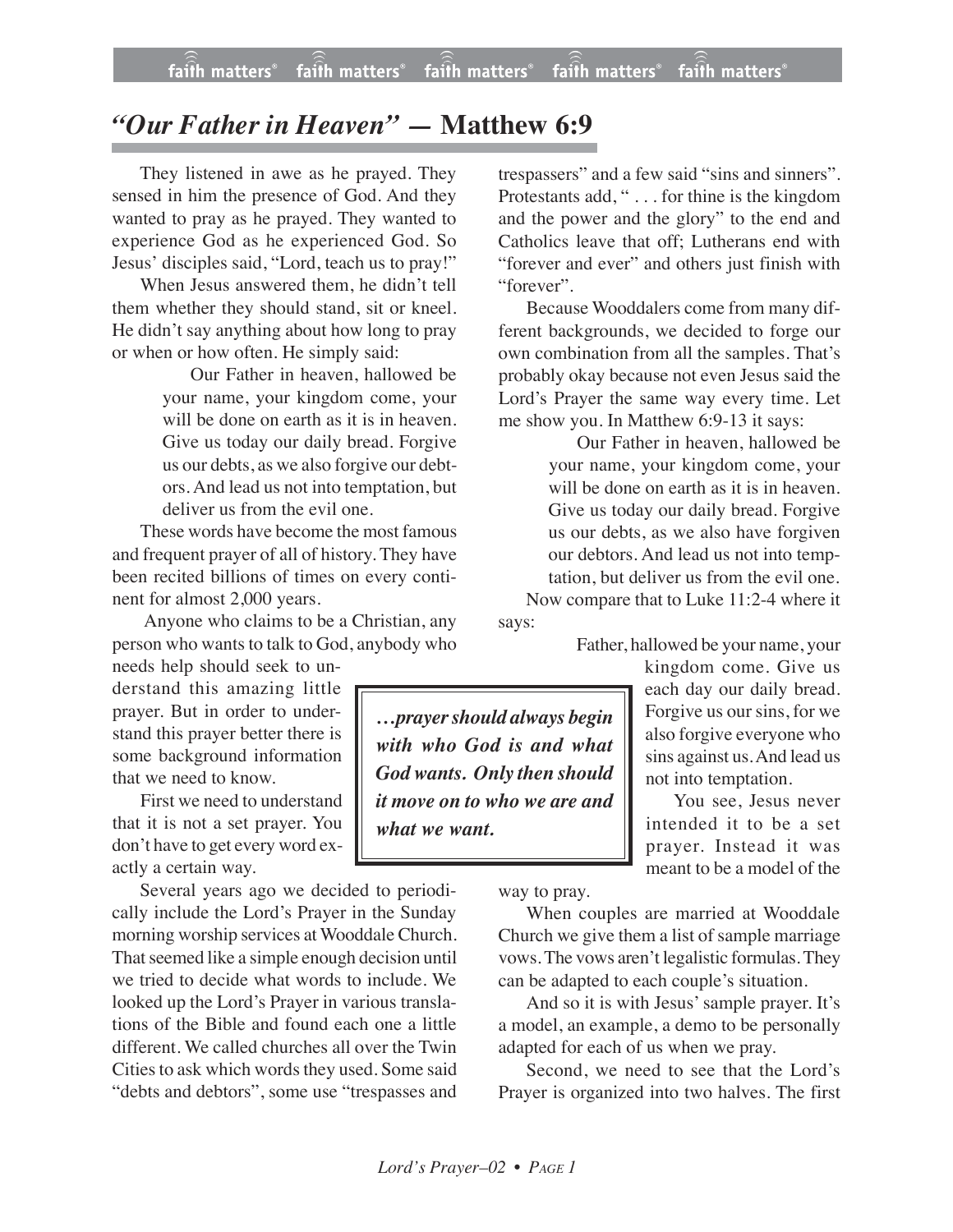half has to do with God: "our Father"; "hallowed be your name"; "your kingdom come"; "your will be done". The second half has to do with us: "our daily bread"; "our trespasses"; "those who trespass against us"; "lead us not into temptation"; "deliver us from the evil one".

Jesus is teaching us that prayer should always begin with who God is and what God wants. Only then should it move on to who we are and what we want.

It is also important for us to understand that the Lord's Prayer deals with our past, present and future. The words for the past are, "Forgive us our debts, as we also have forgiven our debtors." The words dealing with the present ask God to "Give us today our daily bread." And the words about the future are, "Lead us not into temptation, but deliver us from the evil one."

Finally, we need to understanding that this really isn't the Lord's prayer at all. While it's true that we always refer to it as "the Lord's Prayer", some have observed that it is the prayer that Jesus himself could never pray because he never sinned so he had no need to be forgiven. And still others have said that it really should be called "the Disciples' Prayer" because they asked for it and it's a pattern for all of Jesus' disciples to pray.

Whatever we call it, this is a most remarkable and important little prayer. And nothing is more important than the way it begins, teaching us to pray to our Father who is in heaven. This opening line of Jesus' prayer is a stunning mix of the intimate and the infinite.

When my father died it forced me to reflect on and to appreciate fatherhood in a new light since I no longer have a father on earth. One of the wonderful and fascinating aspects of losing my father was the hundreds of cards, notes, books, calls and conversations from friends near and far. Many wrote personal notes reflecting on their own fathers and their relationships with them.

For some the word "father" conjures up dif-

ficult and unpleasant memories. For most, "father" is a most positive and wonderful word. When Jesus said "our Father" he meant the best that could be. In fact, the word Jesus chose for "Father" must have shocked his followers. He taught them to call God "Abba". "Abba" is baby talk; it was seldom used by adults. Nowhere in the expansive ancient Jewish devotional literatures is God ever once addressed as "Abba". "Abba" was the Aramaic word for "Daddy". In fact, if you visit Jerusalem today you may often hear a child calling out in Arabic, "Abba! Abba!" — "Daddy! Daddy!"

It was unthinkable for a religious Jew of Jesus' day to address Almighty God in such a familiar and intimate family way. While there is nothing wrong with addressing God in lofty formal words — Almighty; Sovereign God; Maker of heaven and earth — Jesus simply said, "Our Daddy in heaven."

Author Ruth Senter reflects on her memories of her father. She writes:

> You were there in my hurts. I saw my hurt in your eyes, watched my pain in your face as the blood spurted from my wrist, cut open by a fall on a piece of broken glass. I knew you knew my hurt as surely as if you yourself had missed the toehold on the side of the barn. You did not run from the blood. You gathered me in your arms, blood and all, and raced me to the hospital. You held my hand while the doctor sewed the skin. You leaned with a watchful eye over the surgical proceedings because this was your child they were sewing together. You were there with me in my pain. Hovering over me. Daddy Father. Abba Father. The One who wears my pain.

> You were there to applaud me. Proud papa sitting in the second row from the front, watching the play. You came for every performance. Saw the same play. Sat in the same row. You didn't need to come all three nights. You saw it all the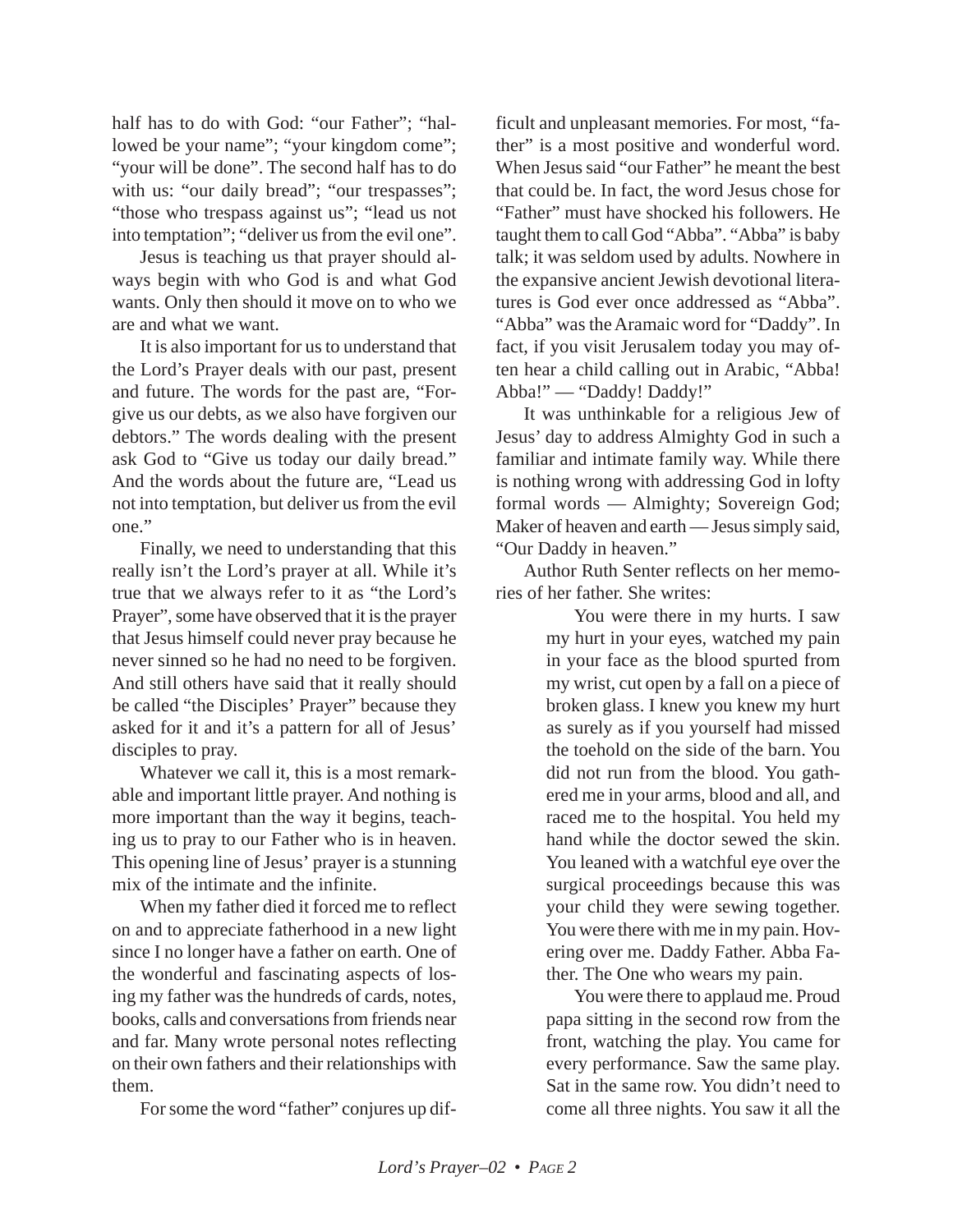first time. But there you were anyway. Every night . . . twenty minutes before curtain time. And in the final curtain call, I was sure I heard your applause above all the rest. You were probably the first one to stand at the ovation. I knew that you were there, even though the stage lights were so bright I couldn't see you. I knew you were there, and I knew you were well pleased with me.

Daddy Father. Abba Father. The One who takes pleasure in His child.

When we pray to God, Jesus says to call him "Daddy".

There is an added wonder when Jesus says "Our" Father. He is telling us to claim God as our own.

You need to understand something very important here. Jesus was always the Son of God. In fact, the Bible says in John 3:16 that Jesus is God's "only" son. But Jesus wanted us to claim God as our Father, too. He knew that there was only one way for that to happen. It was for Jesus to pay the price for our sins and for our adoption into the family of God. When we become Christians by accepting Jesus as our Savior, God adopts us as his sons and daughters. We become forever children of God and can legitimately say, "Our Father" ("Our Daddy").

Not "my" Father! We're part of a family. Everyone who is a Christian has brothers and

sisters who have been adopted by God as well. They are young and old, rich and poor, from every race, country, occupation and gender. We are never alone in the family of

God. My friend, the next time you are scared or need help or want to be held and comforted or want to share a super success or feel terribly alone — pray, to "our Father"!

But let us not get so caught up in the marvels of the intimate that we overlook the wonder of the infinite. He is "Our Daddy . . . who is in heaven". There is some risk that we might misunderstand what Jesus meant when he prayed to Our Father "in heaven". He did not mean that God is far away from us as in Bette Midler's song "From A Distance". We too quickly imagine that we are here and God is there and the distance in between is too far to reach. The Bible clearly teaches that God is everywhere. He is as present with us as he is upon his celestial throne.

But what most of us have learned in the Lord's Prayer is not exactly what Jesus taught. In the Greek text of the New Testament it says, "Our Father in the heavens". That refers primarily to the skies overhead. Jesus was making an important point: The Father who is intimate is also the God who is infinite. He is the God who is beyond us. He is greater than our widest horizons. Our horizon may extend a few miles around us — our heaven is small; but the Father is the God of everyone's sky, the God of every horizon, the God who is infinite.

If you fly a plane to an altitude of 1,000 feet, you can see 40 miles in any direction. If you go up to 10,000 feet, the horizon is 122 miles. If you fly up to 40,000 feet, the horizon extends to 244 miles. At 40,000 feet you can see Minneapolis and Chicago at the same time or New York and Washington or even San Francisco and Los Angeles.

The God of the heavens has infinite horizons. He can see us all. His place is here and

> there, on earth and in the heavens.

But there's another aspect to God's infinity. "Our Father in the heavens" speaks not only of his place

but also of his power. God is the creator, owner and ruler of the whole universe. He has no limitations. He is the all-powerful God.

As a child you think your father can do anything. You may even offer his services to beat up your friend's father! But as we grow up we begin to realize that our fathers are as limited as we are. There are many things they could

*When we pray to God, Jesus says to call him "Daddy".*